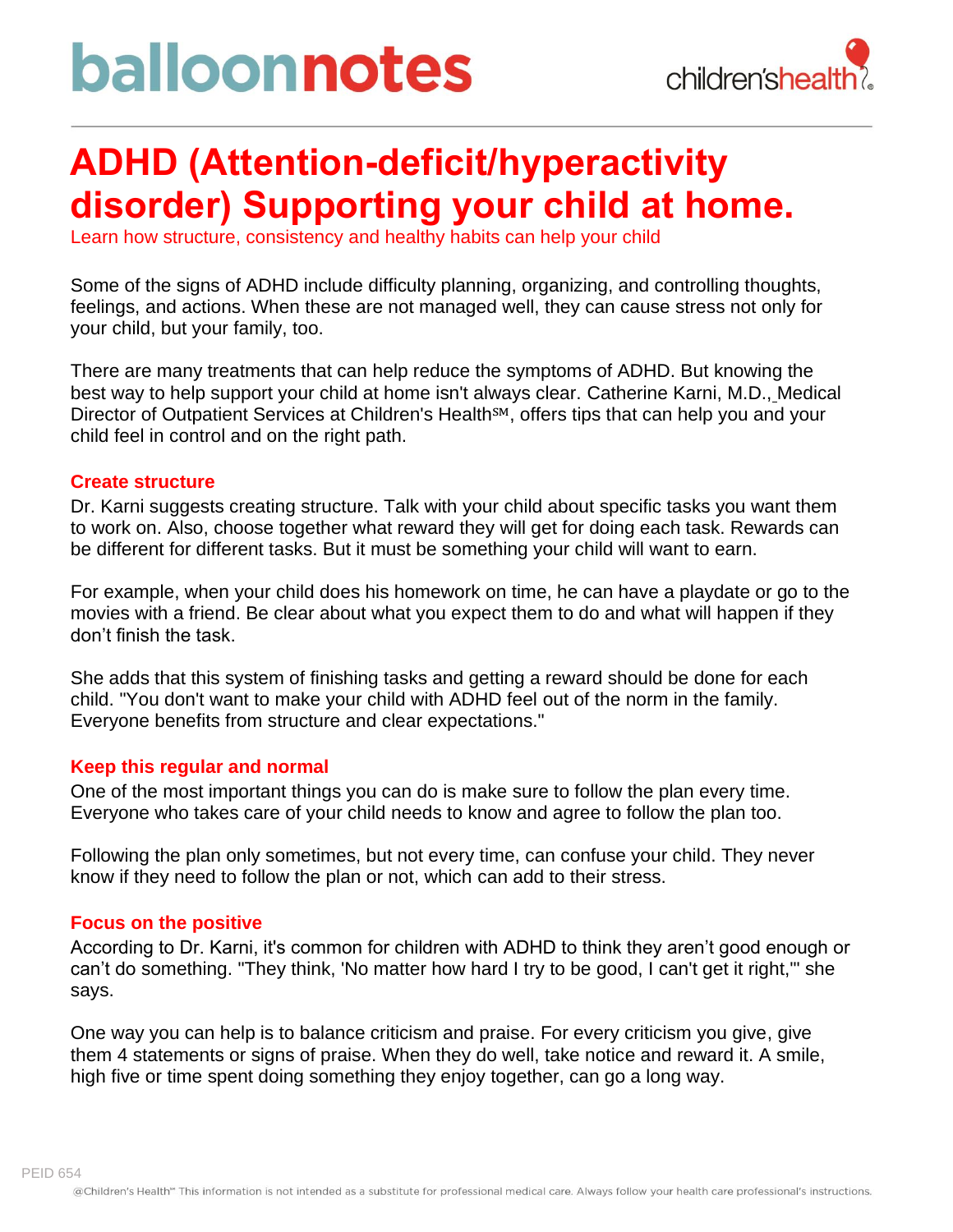# balloonnotes



### **Exercise and a healthy diet**

Exercise is a great way for a child with ADHD to burn off excess energy. Riding bikes and playing with friends outside helps your child wind down at bedtime. Any exercise that has structure and rules, like martial arts for instance, helps your child develop self-control and feel better about themselves.

When it comes to diet, children with ADHD, like everyone, should eat healthy foods. This includes lean meats or other forms of protein, dairy, whole grains and a mix of fruits and vegetables. Dr. Karni says it's a myth that things like excess sugar, artificial colors or gluten make the symptoms of ADHD worse.

"If eliminating or reducing sugar or gluten helps, then do it," she says. "Eating healthy is an important factor for all children's development. But there's no research showing that diet influences ADHD."

She says parents need to be cautious about reading anything online about ADHD treatment. Many of the statements about vitamins, supplements and alternative treatments have no research. Make sure you talk with your child's doctor about any ADHD treatments you read about.

### **Promote good sleep habits**

Sleep is important to help your child focus and learn during the day. Children with ADHD are already working hard to focus, so not getting enough sleep only makes it more difficult. Dr. Karni says good sleep [hygiene](https://www.childrens.com/health-wellness/your-childs-sleep-affects-their-brain) means:

- 11–13 hours of sleep for 3–5-year-olds
- 10–11 hours of sleep for 5–12-year-olds
- $8\frac{1}{2}$  –9  $\frac{1}{2}$  hours of sleep for 13–18-year-olds

Dr. Karni reminds parents that electronics like TV, phone, tablets and computers can make it harder to sleep. Help all of your children sleep well by removing electronics from their bedrooms. If needed, finish phone or tablet use 1 hour before bedtime.

The whole family can support your child who has ADHD. Talk with your child's doctor and other experts to help you make the best plan for your child and your family.

**Learn more about [ADHD](https://www.childrens.com/specialties-services/conditions/adhd)** and how the doctors at Children's Health can help your child.

Dr. Karni also recommends the following books and websites for parents:

- *Taking Charge of ADHD: The Complete, Authoritative Guide for Parents*, by Russell **Barkley**
- *The ADHD Book of Lists*, by Sandra Reif
- CHADD (Children and Adults with Attention-Deficit/Hyperactivity Disorder), <https://chadd.org/>
- *Smart But Scattered: The Revolutionary "Executive Skills" Approach to Helping Kids Reach Their Potential*, by Peg Dawson and Richard Guare